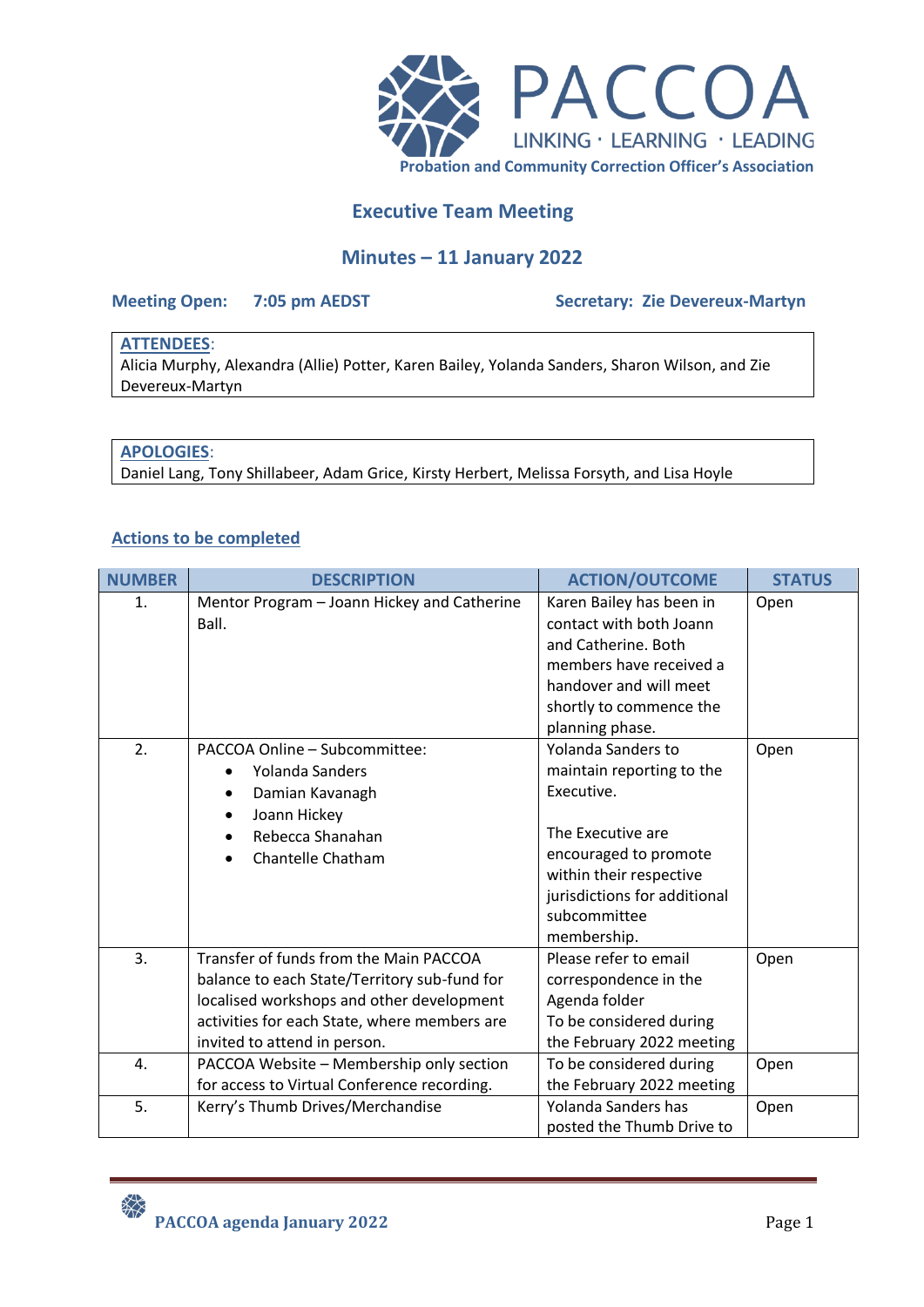

|    |                                                        | Zie Devereux-Martyn (not<br>yet received).<br>Location of merchandise to<br>be discussed at the<br>February 2022 meeting. |        |
|----|--------------------------------------------------------|---------------------------------------------------------------------------------------------------------------------------|--------|
| 6. | Ecard – Remaining funds from the gift card<br>account. | Refund now received.                                                                                                      | Closed |

## **Minutes accepted: Karen Bailey <b>Seconded: Sharon Wilson** Seconded: Sharon Wilson

### **Business Arising:**

### **CORRESPONDENCE:**

### **IN**:

| <b>NUMBER</b> | <b>DESCRIPTION</b>                     | <b>AUTHOR</b> | <b>RECIPIENT</b> |
|---------------|----------------------------------------|---------------|------------------|
| ∸.            | 2021-22 ICPA Opal Membership- PACCOA - | <b>ICPA</b>   | Karen Bailey     |
|               | 22 December 2021                       |               |                  |

## **OUT:**

| <b>NUMBER</b> | <b>DESCRIPTION</b>                        | <b>AUTHOR</b> | <b>RECIPIENT</b> |
|---------------|-------------------------------------------|---------------|------------------|
| 1.            | 2021-22 ICPA Opal Membership- PACCOA - 19 | Karen Bailey  | <b>ICPA</b>      |
|               | December 2021                             |               |                  |
|               | 2021-22 ICPA Opal Membership-PACCOA -     | Karen Bailey  | <b>ICPA</b>      |
|               | 22 December 2021                          |               |                  |

## **PRESIDENT'S Message: Daniel Lang**

Daniel Lang unavailable.

## **TREASURER'S Updates: Karen Bailey**

## **PACCOA Treasurer's Report**

*Probation and Community Corrections Officers' Association Incorporated* ABN 97 637 750 898

## **December 2021**

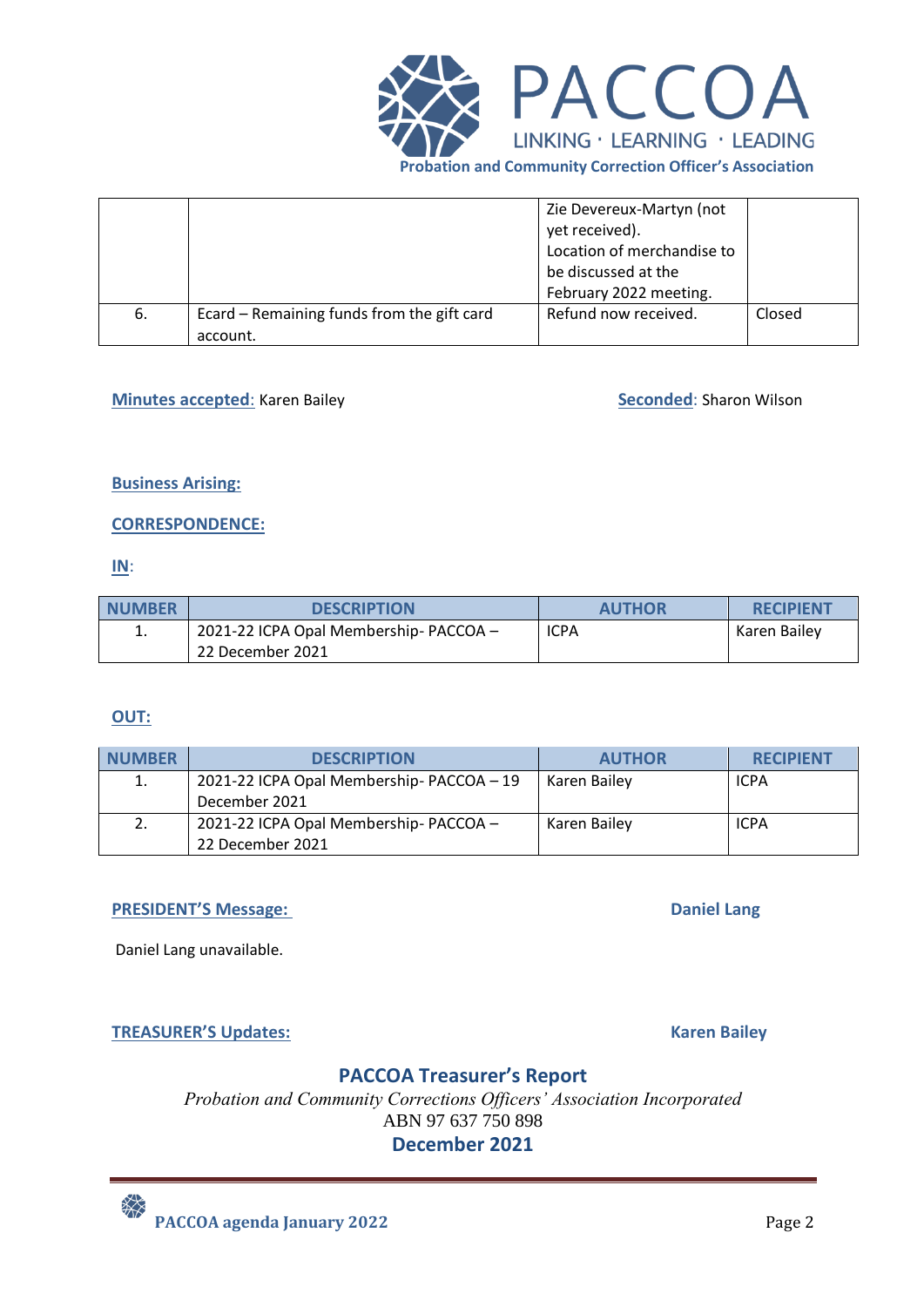

| <b>OPENING BALANCE:</b>                  |     | \$222397.16 |
|------------------------------------------|-----|-------------|
| <b>INCOMING:</b>                         |     |             |
| <b>Member Fees</b>                       | \$. | 2710.00     |
| <b>Gift Card refund</b>                  | \$  | 730.00      |
| Interest                                 | \$  | 0.00        |
| <b>EXPENSES/OUTGOINGS:</b>               |     |             |
| <b>Qld Conference venue</b>              | S.  | 2615.00     |
| Art prize sponsorship (Tas sub fund)     | \$  | 175.00      |
| Onesimus training (Tas sub fund)         | \$. | 165.00      |
| Postage (pens)                           | \$  | 106.10      |
| <b>Closing Balance for December 2021</b> |     | \$222776.06 |
| <b>State/territory funds</b>             |     | \$29526.81  |
| Available funds                          |     | \$193249.25 |

### **Budget 2021-2022**

| 2021-22 Financial Year Budget based on 650 Members & current funds estimated |                                            |          |          |           |  |  |
|------------------------------------------------------------------------------|--------------------------------------------|----------|----------|-----------|--|--|
| income \$253,728.59 (this does not include state funds)                      |                                            |          |          |           |  |  |
| Amount                                                                       |                                            |          |          |           |  |  |
|                                                                              | Allocated<br><b>YTD</b> spend<br>Remaining |          |          |           |  |  |
| Conference                                                                   | 30.00%                                     | 76118.57 | 22062.20 | 54056.37  |  |  |
| Sponsorship                                                                  | 10.00%                                     | 25372.85 | 1295.68  | 24077.17  |  |  |
| 50.00%<br>2080.92<br>126864.30<br>Professional development                   |                                            |          |          | 124783.38 |  |  |
| Promotional                                                                  | 5.00%                                      | 12686.42 | 1765.50  | 10920.92  |  |  |
| 12342.33<br>5.00%<br><b>Running Costs</b><br>12686.42<br>344.09              |                                            |          |          |           |  |  |

#### **\*PACCOA State/Territory sub fund balances**

| <b>State</b> | <b>Opening balance</b> | <b>Added to sub</b><br>fund | <b>Expended</b> | <b>Closing balance</b> |
|--------------|------------------------|-----------------------------|-----------------|------------------------|
| <b>TAS</b>   | 3904.47                | 173                         | 340             | 3737.47                |
| <b>QLD</b>   | 3884.11                | 91                          | Nil             | 3975.11                |
| <b>WA</b>    | 7806.93                | 39                          | Nil             | 7845.93                |
| <b>SA</b>    | 5569.13                | 165                         | Nil             | 5734.13                |
| <b>NT</b>    | 4713.81                | 23                          | Nil             | 4736.81                |
| <b>VIC</b>   | 2755.55                | 39                          | Nil             | 2794.55                |
| <b>ACT</b>   | 690.81                 | 12                          | Nil             | 702.81                 |
| <b>TOTAL</b> | \$29324.81             | 542                         | 340             | \$29526.81             |

**\*Calculated at \$1.00 per member per fortnight (20% of dues paid)**

**Matters for Treasury to consider:**

This report was completed by

Karen Bailey

Treasurer PACCOA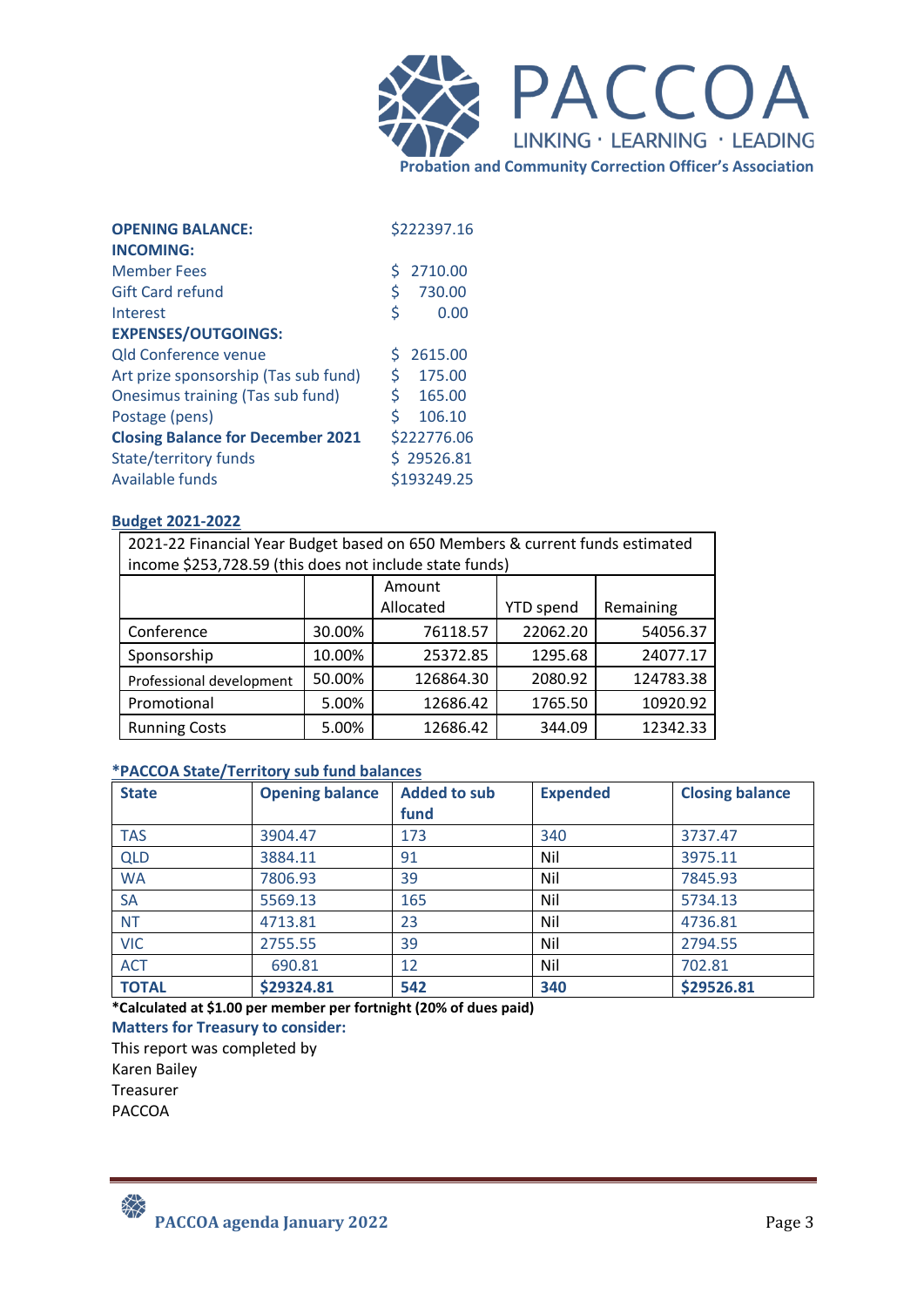

**Moved** Karen Bailey **Seconded** Alicia Murphy

### **MEMBERSHIP Updates:** Karen Bailey **Karen Bailey Research Bailey**

As at 5 January 2022 we have 716 members. I have sent emails to state/territory delegates to followup on possible membership withdrawal based on recent membership payments. Once confirmed membership figures will be updated.

Not much else to report over the past month, as expected quiet period of the year for new membership.

Karen Bailey Membership co-ordinator PACCOA

### **STATE Updates:**

| <b>NT</b>  | Nil to report                                                              |
|------------|----------------------------------------------------------------------------|
| <b>SA</b>  | Nil to report                                                              |
| <b>TAS</b> | Nil to report                                                              |
| <b>ACT</b> | Nil to report                                                              |
| <b>WA</b>  | Nil to report                                                              |
| <b>NSW</b> | Nil to report                                                              |
| <b>QLD</b> | Assistant Commissioner is to meet with Karen Bailey to discuss and promote |
|            | PACCOA.                                                                    |
| <b>VIC</b> | Nil to report                                                              |

## **CONFERENCE UPDATES:**

Nil to add at this time

## **SOCIAL MEDIA:** Beth Van Baast

Beth Van Baast unavailable.

## **PROFESSIONAL DEVELOPMENT:** Yolanda Sanders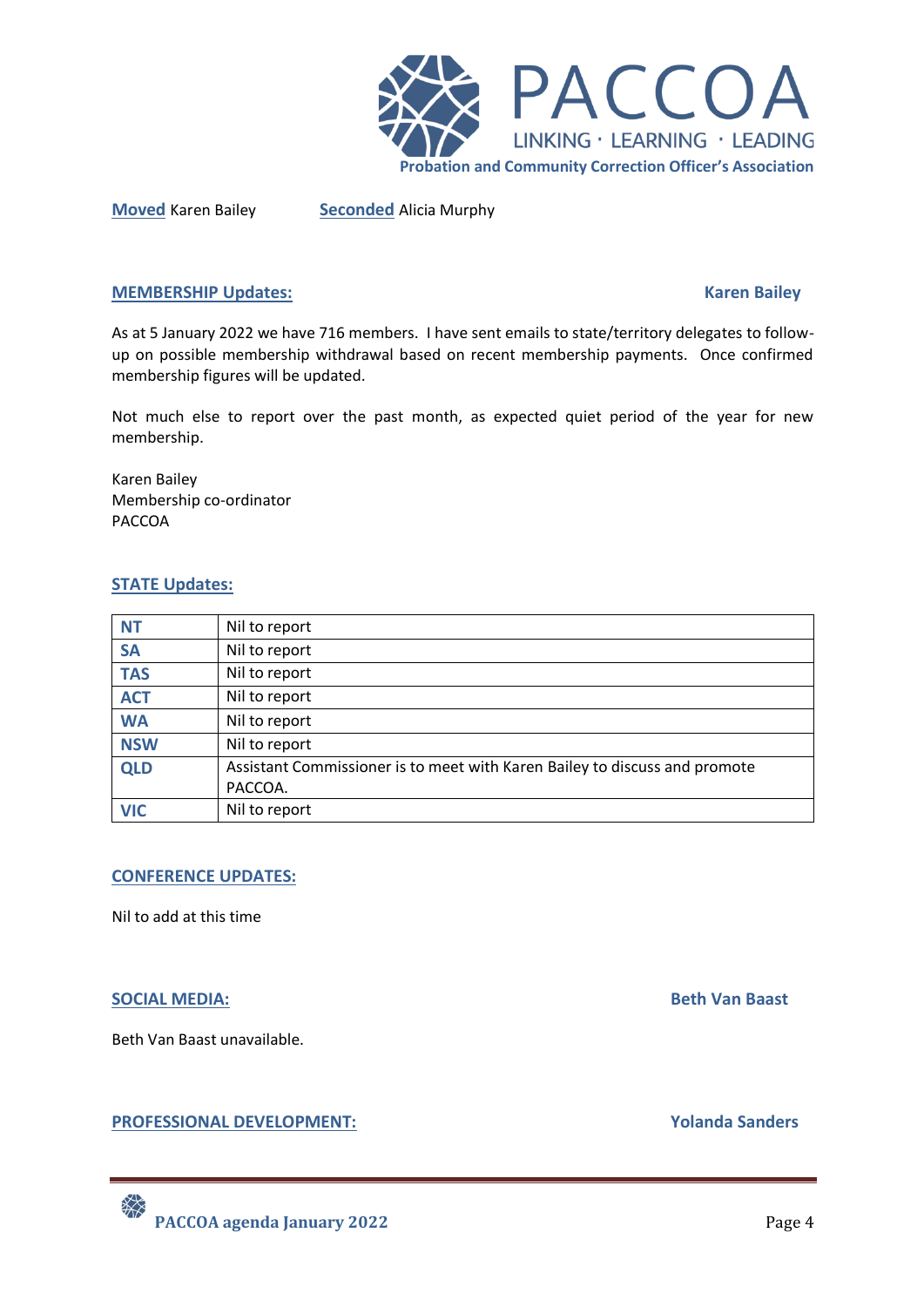

Yolanda Sanders is consulting with organisations in this regard. Proposals to be received regarding ongoing workshops for coaching/mentoring/leadership/self and professional development. Will discuss with the committee and will bring before the Executive for discussion. Content to target all levels of roles. Encouraging/providing opportunities for jurisdictions to operate their own development options.

## **GENERAL BUSINESS**

# **ACTIONS AND RESPONSIBILITY**

| <b>NUMBER</b> | <b>DESCRIPTION</b>                                                                    | <b>ACTION/OUTCOME</b>                                                                                                                                                                                                                      | <b>STATUS</b> |
|---------------|---------------------------------------------------------------------------------------|--------------------------------------------------------------------------------------------------------------------------------------------------------------------------------------------------------------------------------------------|---------------|
| 1.            | Tribute to Kerry Thomas                                                               | Yolanda Sanders noted<br>PPOA NSW is putting a<br>grant together in Kerry's<br>name to recognise her<br>contribution.<br>Sponsorship Program to<br>consider contributing and<br>will come back to the<br>Executive regarding a<br>proposal | Open          |
| 2.            | Corrections Day 2022                                                                  | Karen Bailey reported this<br>is expected to be a reduced<br>activity day due to Covid.<br>Executive to share any<br>activities to Beth Van Baast<br>to share in the newsletter<br>and on Facebook.                                        | Closed        |
| 3.            | PACCOA Badges - Digital Certificates                                                  | Digital certificates not<br>believed to offer any value<br>to PACCOA at this time. To<br>be removed as an action<br>item                                                                                                                   | Closed        |
| 4.            | Management of digital files                                                           | To be considered during<br>the February 2022<br>meeting.                                                                                                                                                                                   | Open          |
| 5.            | Reformatting of Agenda/Minutes templates                                              | To be considered during<br>the February 2022<br>meeting.                                                                                                                                                                                   | Open          |
| 6.            | Digital membership management on website<br>raised by Karen Bailey for consideration. | To be considered during<br>the February 2022<br>meeting.                                                                                                                                                                                   | Open          |